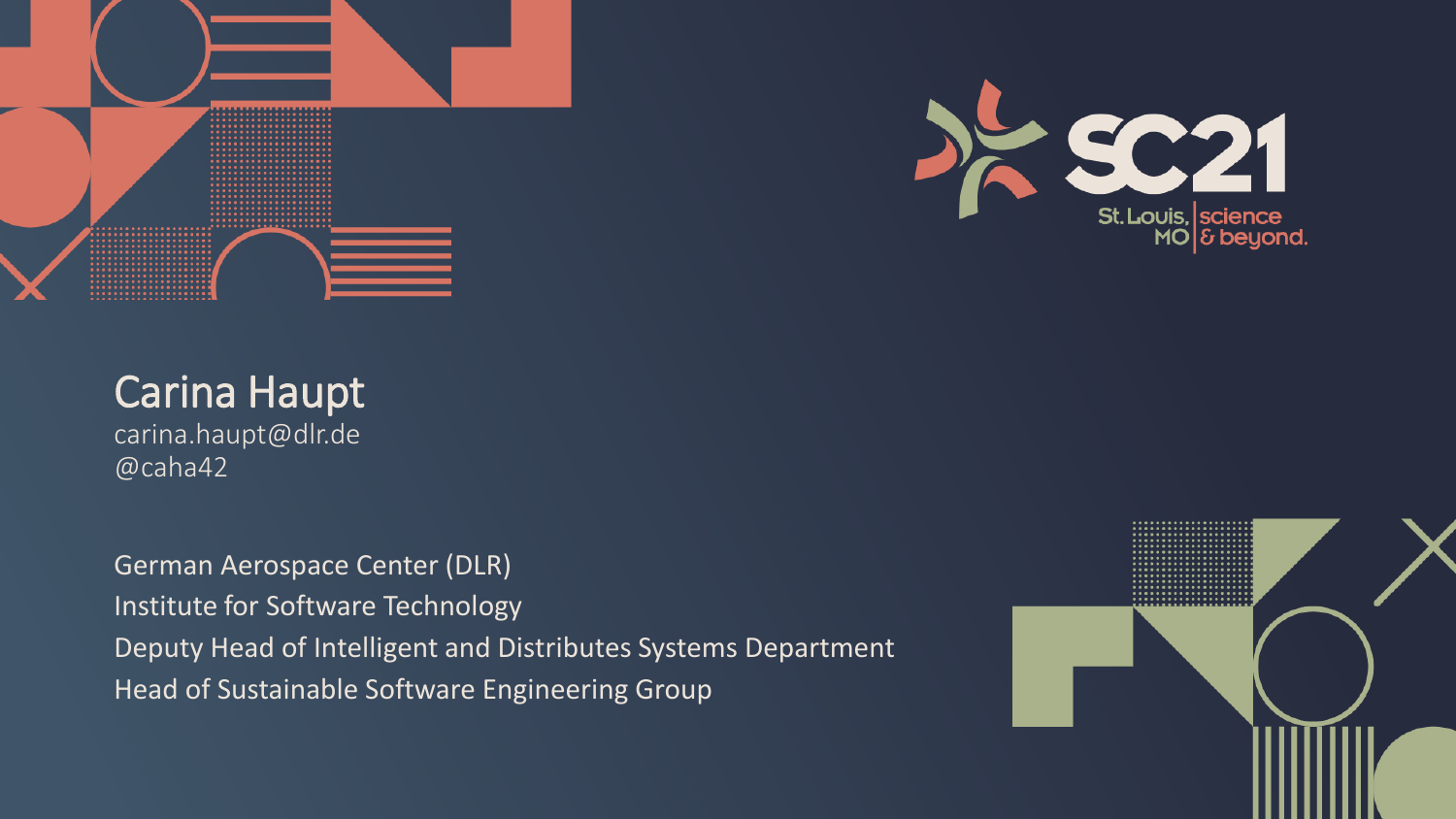

## German Aerospace Center (DLR) Some Facts around Software Development

Hamburg **Bremerhaver** Geesthacht Neustrelitz Oldenburg **Bremen** Trauen Berlin Hannover **Braunschweig** Cottbus Göttingen Cochstedt Jülich Aachen-Merzbrück Köln **Dresden St. Augustin** Jena Aache Zittau Rheinhach Bonn Lampoldshausen Stuttgart Ulm Augsburg Oberpfaffenhofen Weilhein 2/3/2022 2

### Some numbers

- ~10.000 employees
- 54 institutes and facilities
- 30 locations

#### Characteristics

- "Developer" often do not have any official training in software development
- Huge amount of software projects
- Variety of used software technologies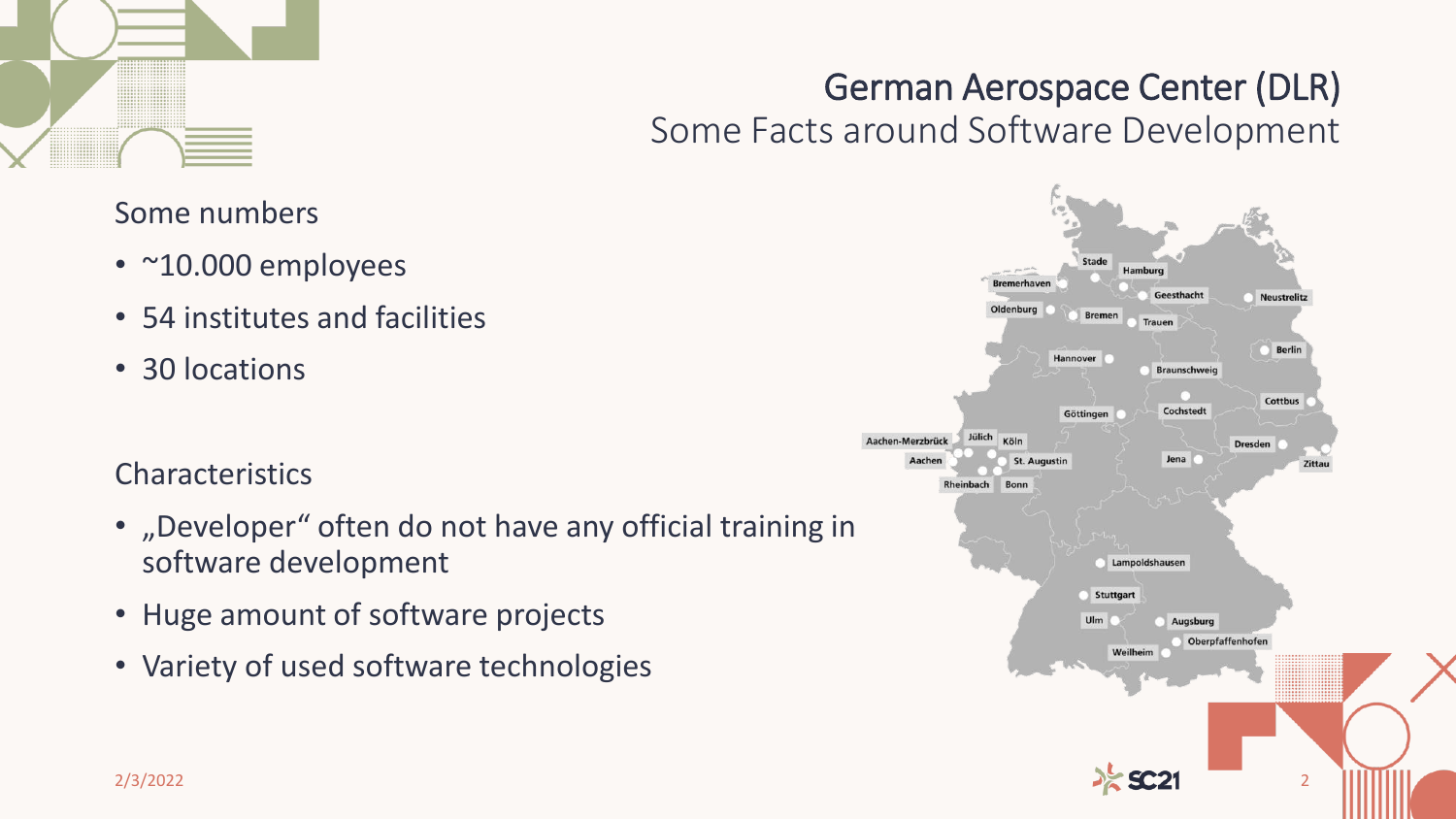

We are improving the software quality at DLR, in Helmholtz, and around the world.

# HEL **SPITZENFORSCHUNG FÜR GROSSE HERAUSFORDERUNGEN**

We research, develop, and implement software engineering solutions.

## Sustainable Software Engineering Mission

We are committed to ensure that software is recognized as an independent research result.



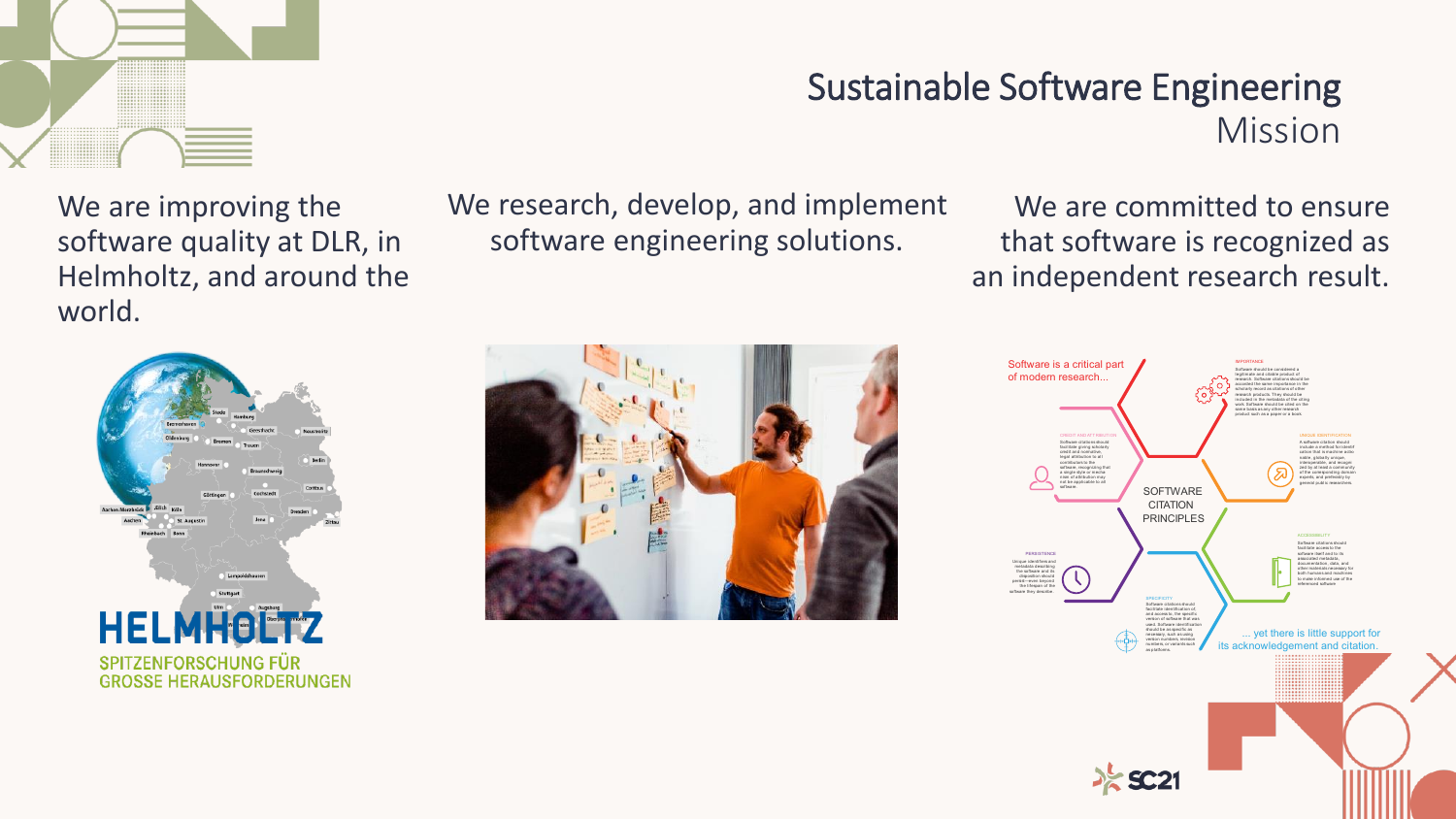

## Sustainable Software Engineering Research Topics